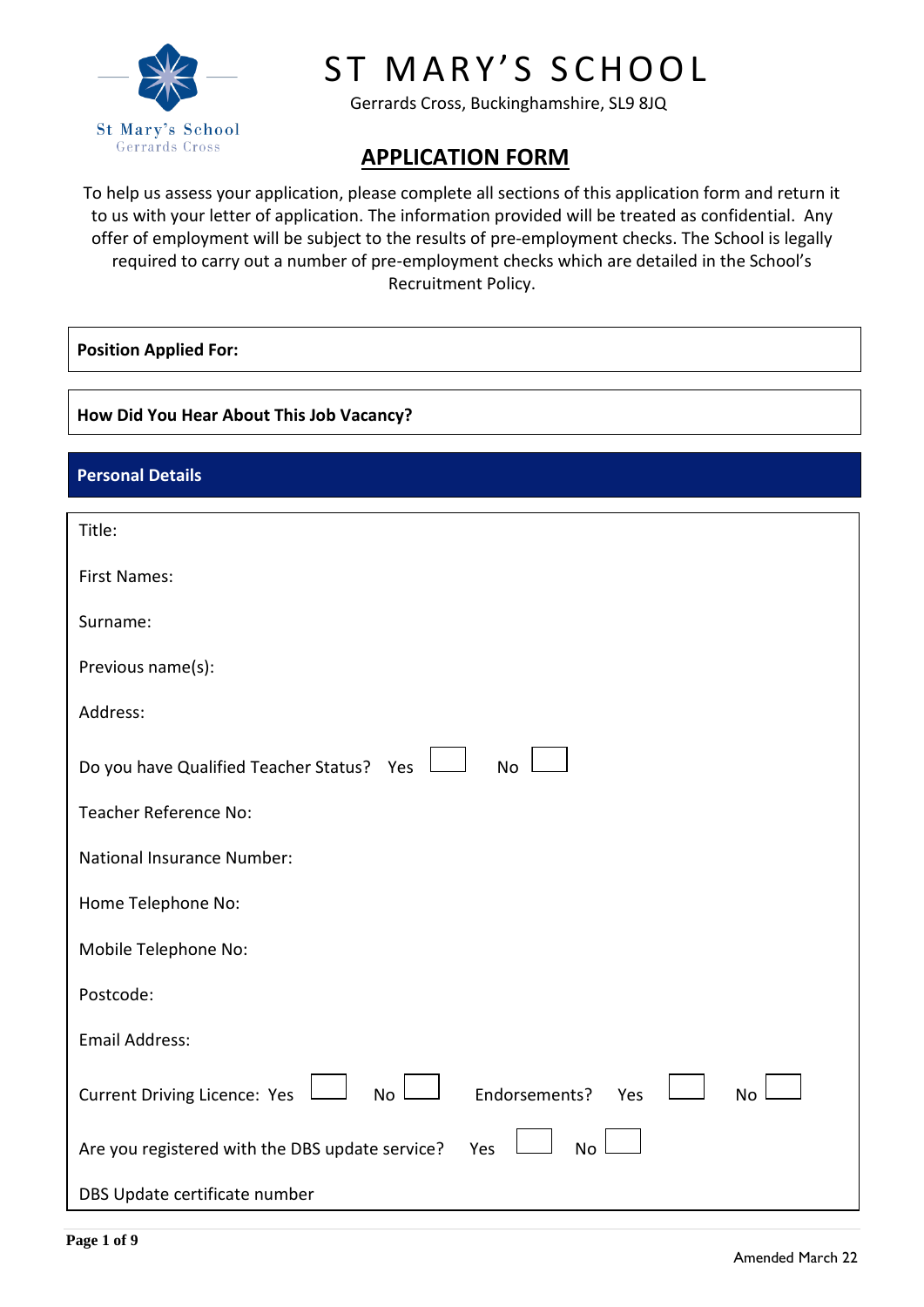## **Education and Qualifications**

| Please give details of Secondary and Further Education including any A Levels or equivalent vocational<br>courses (indicating the most recent one first). |  |                                                             |                                                                                                            |                   |
|-----------------------------------------------------------------------------------------------------------------------------------------------------------|--|-------------------------------------------------------------|------------------------------------------------------------------------------------------------------------|-------------------|
| Dates (mm/yyyy)<br>From<br>To                                                                                                                             |  | College/Other Institution<br><b>Qualifications Obtained</b> |                                                                                                            | Grade or<br>Level |
|                                                                                                                                                           |  |                                                             |                                                                                                            |                   |
|                                                                                                                                                           |  |                                                             |                                                                                                            |                   |
|                                                                                                                                                           |  |                                                             |                                                                                                            |                   |
|                                                                                                                                                           |  |                                                             | Please give details of any <b>Higher</b> Education courses <i>(indicating the most recent one first)</i> . |                   |
| College/University<br>Dates (mm/yyyy)<br>(and name of awarding<br>From<br>To<br>body)                                                                     |  | Qualifications/Degree Obtained                              | Grade or<br>Level                                                                                          |                   |
|                                                                                                                                                           |  |                                                             |                                                                                                            |                   |
|                                                                                                                                                           |  |                                                             |                                                                                                            |                   |
|                                                                                                                                                           |  |                                                             |                                                                                                            |                   |

| Please give details of any other Professional / Vocational qualifications or Training courses attended |                       |                                                                |                                |                   |
|--------------------------------------------------------------------------------------------------------|-----------------------|----------------------------------------------------------------|--------------------------------|-------------------|
| relevant to your application.                                                                          |                       |                                                                |                                |                   |
| From                                                                                                   | Dates (mm/yyyy)<br>To | College/Training institution<br>(and name of awarding<br>body) | <b>Qualifications Obtained</b> | Grade or<br>Level |
|                                                                                                        |                       |                                                                |                                |                   |
|                                                                                                        |                       |                                                                |                                |                   |
|                                                                                                        |                       |                                                                |                                |                   |

## **Employment History**

Please complete details of your present and previous employment as requested below. Please state whether full-time or part-time and include any voluntary employment. Continue on a separate sheet if necessary.

| <b>Present (or Most Recent) Employment</b> |           |  |
|--------------------------------------------|-----------|--|
| Job title:                                 | Employer: |  |
| <b>Current Salary:</b>                     | Address:  |  |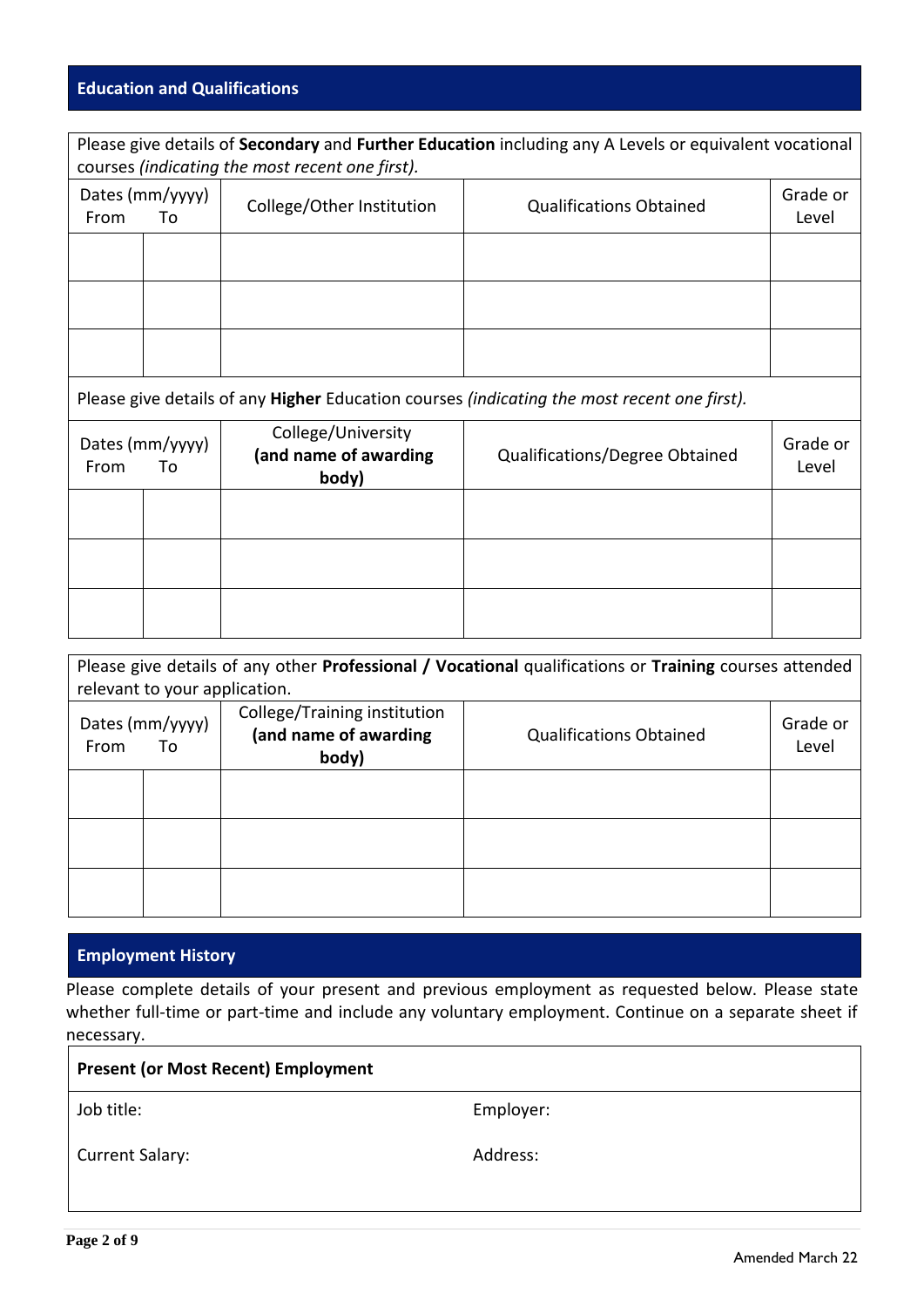| <b>Employment From:</b> |                                                                         | <b>Employment To:</b>                |                                                                                                       |                    |  |
|-------------------------|-------------------------------------------------------------------------|--------------------------------------|-------------------------------------------------------------------------------------------------------|--------------------|--|
|                         | When would you be available to commence employment at St Mary's School? |                                      |                                                                                                       |                    |  |
|                         |                                                                         |                                      | For this employment, please give a brief description of duties, responsibilities and achievements:    |                    |  |
|                         |                                                                         |                                      |                                                                                                       |                    |  |
|                         |                                                                         |                                      |                                                                                                       |                    |  |
|                         |                                                                         | Reason for seeking other employment: |                                                                                                       |                    |  |
|                         |                                                                         |                                      |                                                                                                       |                    |  |
|                         | <b>Previous Employment</b>                                              |                                      | (Please indicate the most recent previous employment first and continue on another sheet if required) |                    |  |
| Dates (mm/yyyy)<br>From | To                                                                      | Name of<br>Employer                  | Job Title and Main<br>Responsibilities                                                                | Reason for Leaving |  |
|                         |                                                                         |                                      |                                                                                                       |                    |  |
|                         |                                                                         |                                      |                                                                                                       |                    |  |
|                         |                                                                         |                                      |                                                                                                       |                    |  |
|                         |                                                                         |                                      |                                                                                                       |                    |  |
|                         |                                                                         |                                      |                                                                                                       |                    |  |
|                         |                                                                         |                                      |                                                                                                       |                    |  |

**If there are any gaps in your Employment or Education History, please explain them here**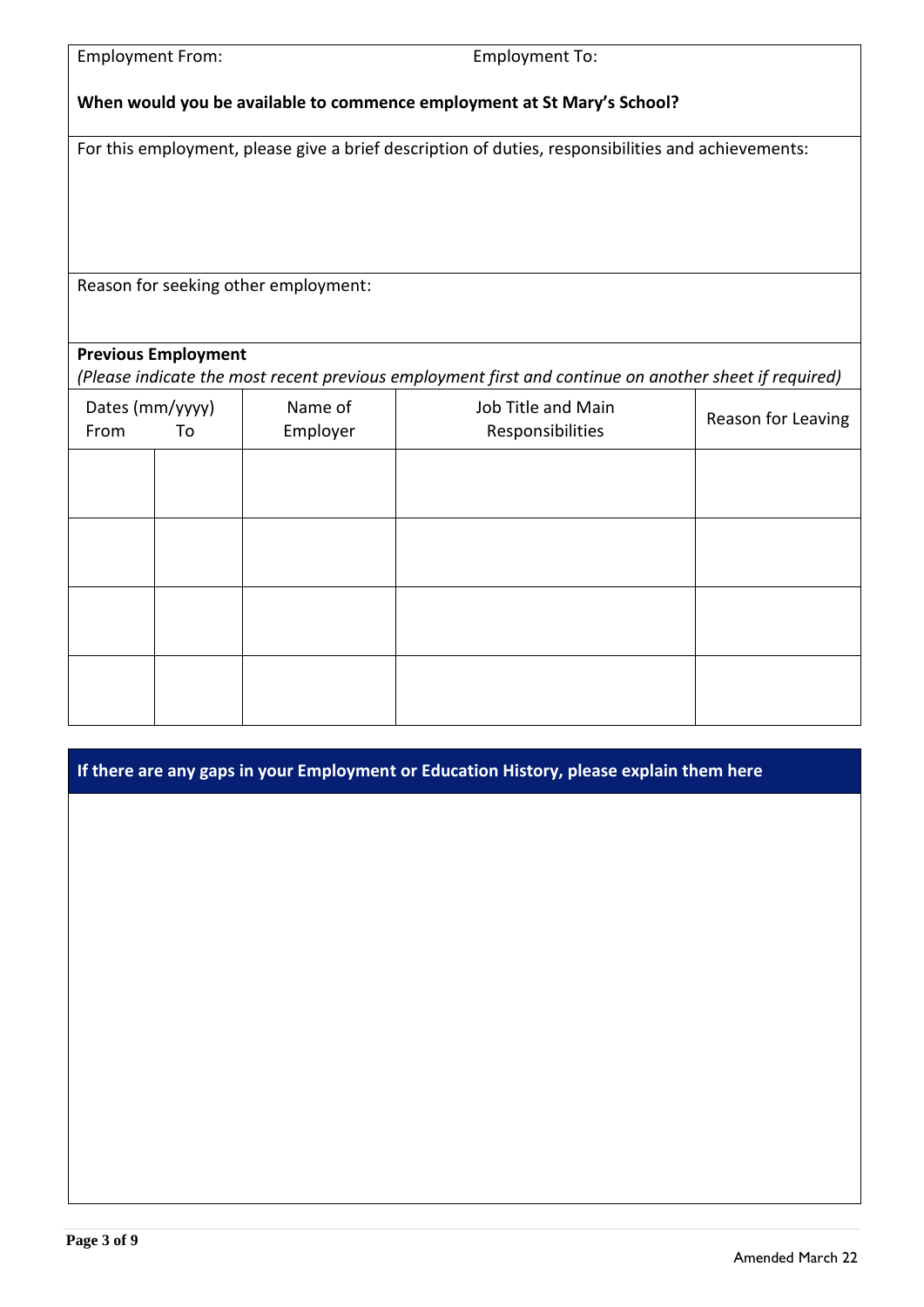### **Referees**

| Please supply the names and contact details of two people we may contact for references. One of      |  |  |  |
|------------------------------------------------------------------------------------------------------|--|--|--|
| these must be your current or most recent employer. If your current / most recent employment         |  |  |  |
| does / did not involve work with children, then your second referee should be from the employer with |  |  |  |
| whom you most recently worked with children. Neither referee should be a relative or someone         |  |  |  |
| known to you solely as a friend. The school intends to take up references from all shortlisted       |  |  |  |
| candidates before interview. The school reserves the right to take up references from any previous   |  |  |  |
| employer.                                                                                            |  |  |  |

| <b>Referee 1</b>                                                    |           |
|---------------------------------------------------------------------|-----------|
| Name:                                                               | Position: |
| In what capacity do you know the referee?                           |           |
| Name of Organisation:                                               |           |
| Address:                                                            |           |
| Telephone No:                                                       | Email:    |
| <b>Referee 2</b>                                                    |           |
| Name:                                                               | Position: |
| In what capacity do you know the referee?                           |           |
| Name of Organisation:                                               |           |
| Address:                                                            |           |
| Telephone No:                                                       | Email:    |
| May we approach your referees without further reference to you? Yes | <b>No</b> |

## **Other**

| Governor or Trustee of St Mary's School?  Yes     No | Are you related to or do you maintain a close relationship with an existing employee, volunteer, pupil, |
|------------------------------------------------------|---------------------------------------------------------------------------------------------------------|
| If 'Yes' please give the name of the related person: |                                                                                                         |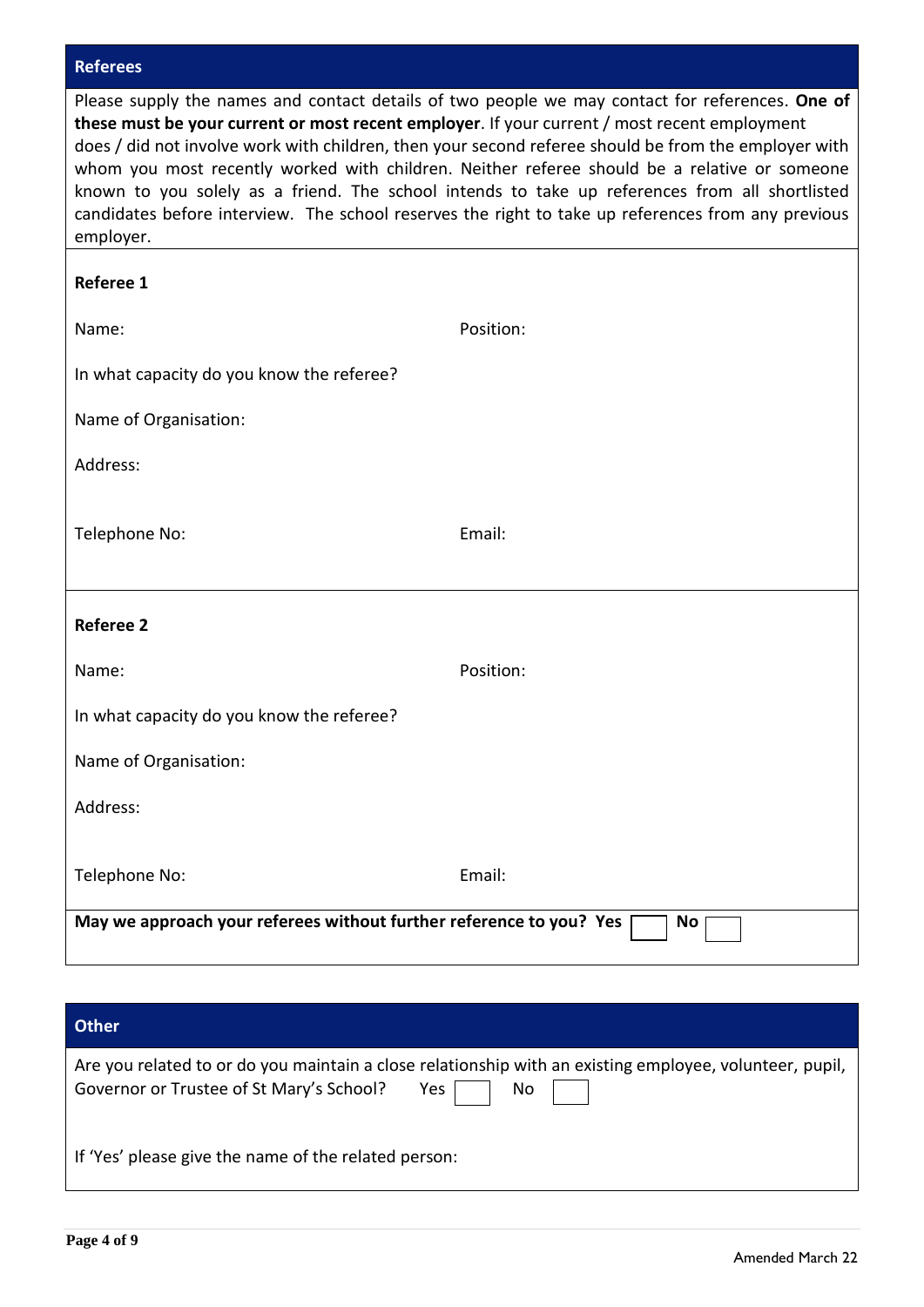| <b>Employment in the United Kingdom</b>                                                                                       |
|-------------------------------------------------------------------------------------------------------------------------------|
| Do you have any restrictions on being resident or employed in the UK? Yes<br>No<br>Please give full details:                  |
| Have you lived/worked outside of the UK for three months or more in the past five years?<br>Yes<br>No<br>Please give details: |
| <b>Interests (both Professional and Leisure)</b>                                                                              |
|                                                                                                                               |

**Details of any co-curricular activity you can offer:**

**Details and level of any other teaching subjects you can offer:**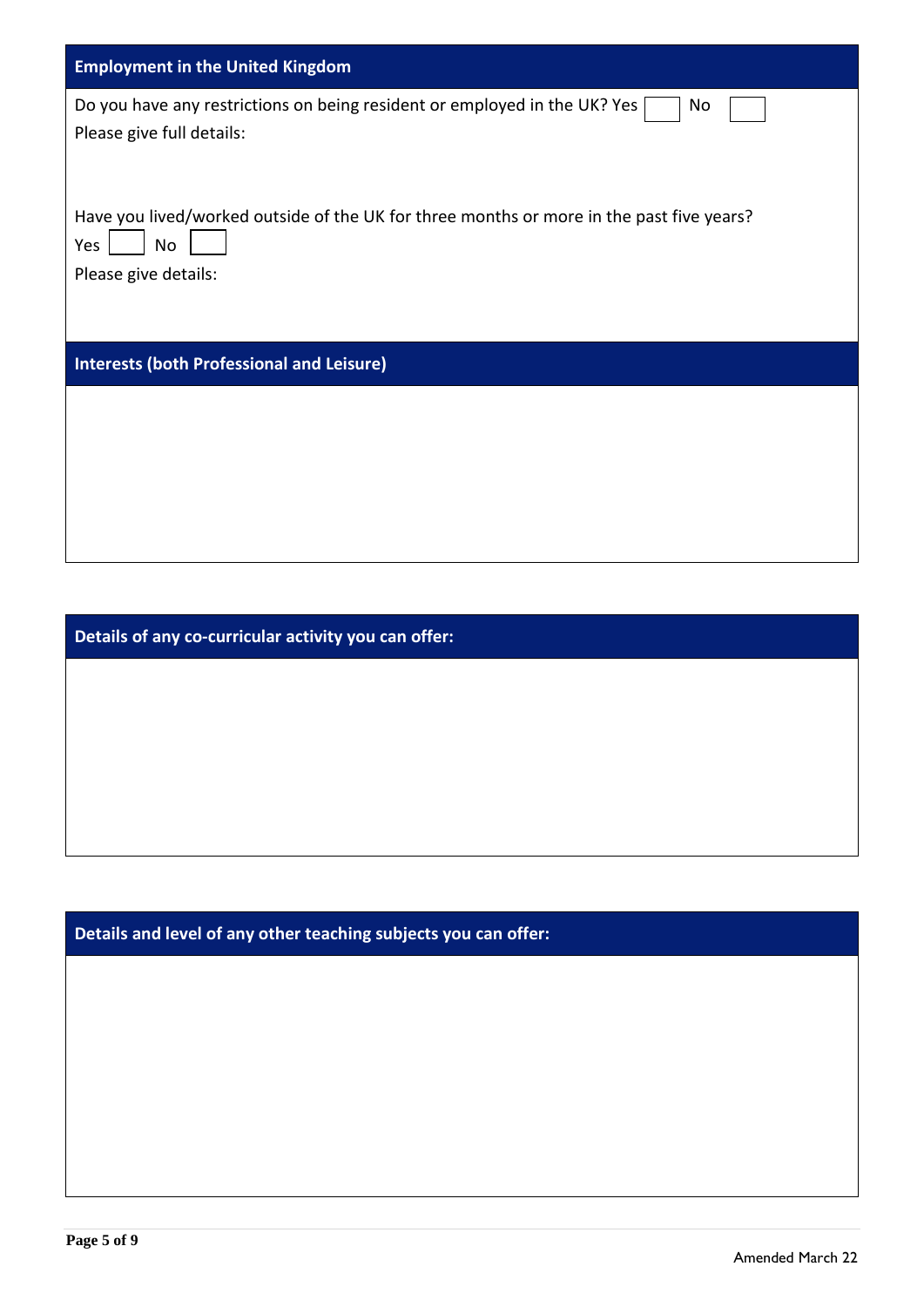#### **Personal Statement**

Please give your reasons for applying for this post and say why you believe you are suitable for the position. Study the job description and person specification and describe any experience and skills you have gained in other jobs or similar environments which demonstrate your ability and aptitude to undertake the duties of the post. Continue on a separate sheet if necessary.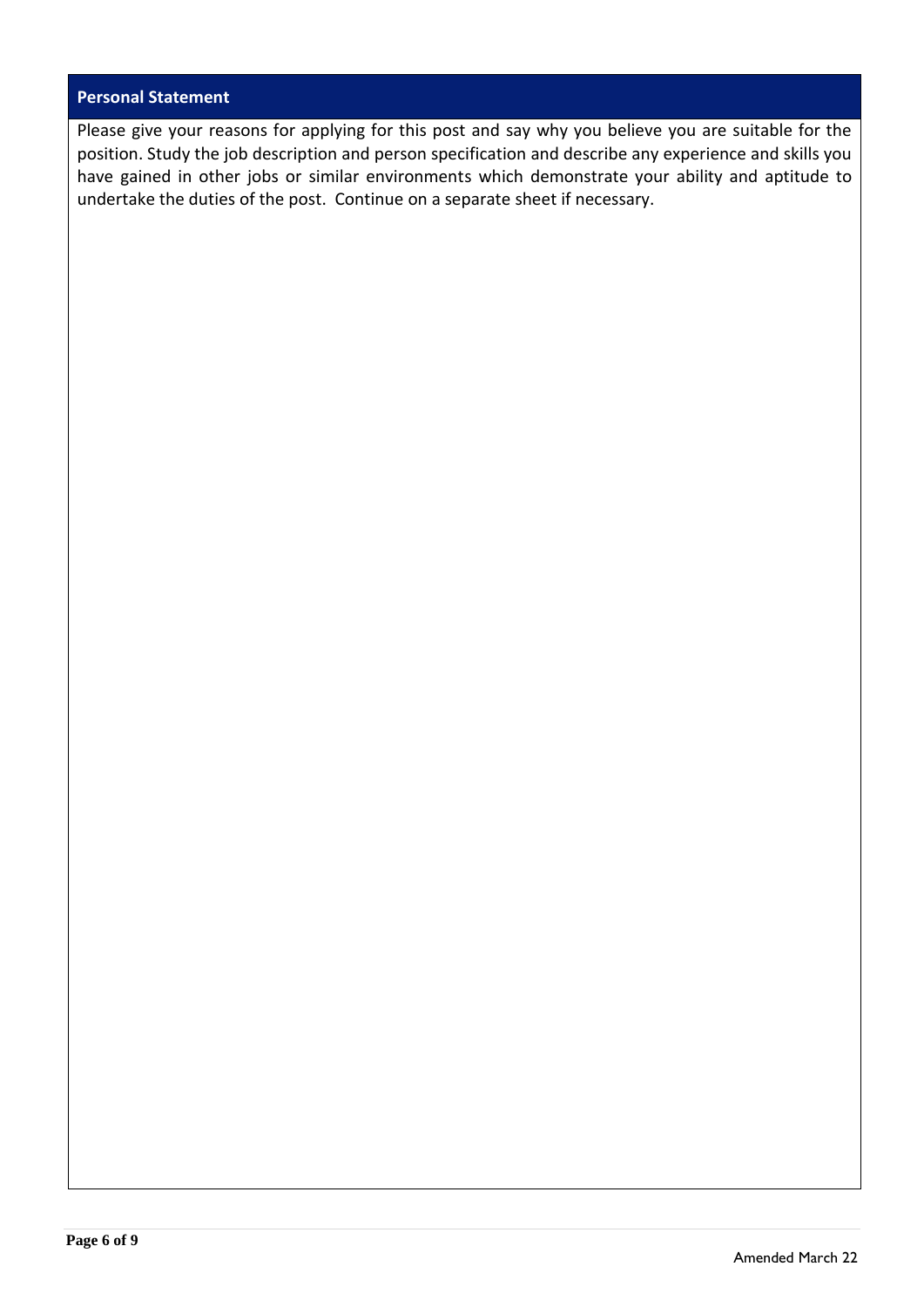#### **Recruitment**

| It is the School's policy to employ the best qualified personnel and to provide equal opportunity for<br>the advancement of employees including promotion and training and not to discriminate against any<br>person because of their race, colour, national or ethnic origin, sex, sexual orientation, marital or civil<br>partnership status, religion or religious belief, disability or age. All new appointments are subject to a<br>probationary period.                                                                                                                                                                                                                                                                                           |
|----------------------------------------------------------------------------------------------------------------------------------------------------------------------------------------------------------------------------------------------------------------------------------------------------------------------------------------------------------------------------------------------------------------------------------------------------------------------------------------------------------------------------------------------------------------------------------------------------------------------------------------------------------------------------------------------------------------------------------------------------------|
| Have you read the School's Recruitment Policy? Yes<br>No                                                                                                                                                                                                                                                                                                                                                                                                                                                                                                                                                                                                                                                                                                 |
| This policy can be read on our website at:                                                                                                                                                                                                                                                                                                                                                                                                                                                                                                                                                                                                                                                                                                               |
| https://stmarysschool.co.uk/wp-content/uploads/2020/09/18a-Recrutiment.pdf                                                                                                                                                                                                                                                                                                                                                                                                                                                                                                                                                                                                                                                                               |
|                                                                                                                                                                                                                                                                                                                                                                                                                                                                                                                                                                                                                                                                                                                                                          |
| The School is committed to safeguarding and promoting the welfare of children and young people and<br>expects all staff and volunteers to share this commitment.                                                                                                                                                                                                                                                                                                                                                                                                                                                                                                                                                                                         |
| Have you read the School's Safeguarding and Child Protection Policy? Yes<br>No                                                                                                                                                                                                                                                                                                                                                                                                                                                                                                                                                                                                                                                                           |
| This policy can be read on our website at:                                                                                                                                                                                                                                                                                                                                                                                                                                                                                                                                                                                                                                                                                                               |
| https://stmarysschool.co.uk/wp-content/uploads/2021/09/7a-Safeguarding-1.pdf                                                                                                                                                                                                                                                                                                                                                                                                                                                                                                                                                                                                                                                                             |
|                                                                                                                                                                                                                                                                                                                                                                                                                                                                                                                                                                                                                                                                                                                                                          |
| If your application is successful, the School will retain the information provided in this form (together<br>with any attachments) on your personnel file. If your application is unsuccessful, all documentation<br>relating to your application will normally be confidentially destroyed six months after the date which<br>you are notified of the outcome.                                                                                                                                                                                                                                                                                                                                                                                          |
| Would you like the school to retain your details if your application is unsuccessful? Yes<br>No.                                                                                                                                                                                                                                                                                                                                                                                                                                                                                                                                                                                                                                                         |
| Are there any special arrangements you might require to attend an interview? Yes<br>No                                                                                                                                                                                                                                                                                                                                                                                                                                                                                                                                                                                                                                                                   |
|                                                                                                                                                                                                                                                                                                                                                                                                                                                                                                                                                                                                                                                                                                                                                          |
| <b>Data Protection Statement:</b><br>The information that you provide on this form and that obtained from other relevant sources will be<br>used to process your application for employment. The personal information that you give us may<br>also be used in a confidential manner to help us monitor our recruitment process. If you succeed in<br>your application and take up employment with us, the information will be used in the<br>administration of your employment. We may check the information collected, with third parties or<br>with other information held by us. Your details will not be passed to any third parties unconnected<br>with St Mary's School, except where required by law. By signing this application form we will be |

with St Mary's School, except where required by law. By signing this application form we will be assuming that you agree to the processing of sensitive personal data, (as described above), in accordance with the General Protection and Data Protection Act 2018.

**Declaration – Please read carefully**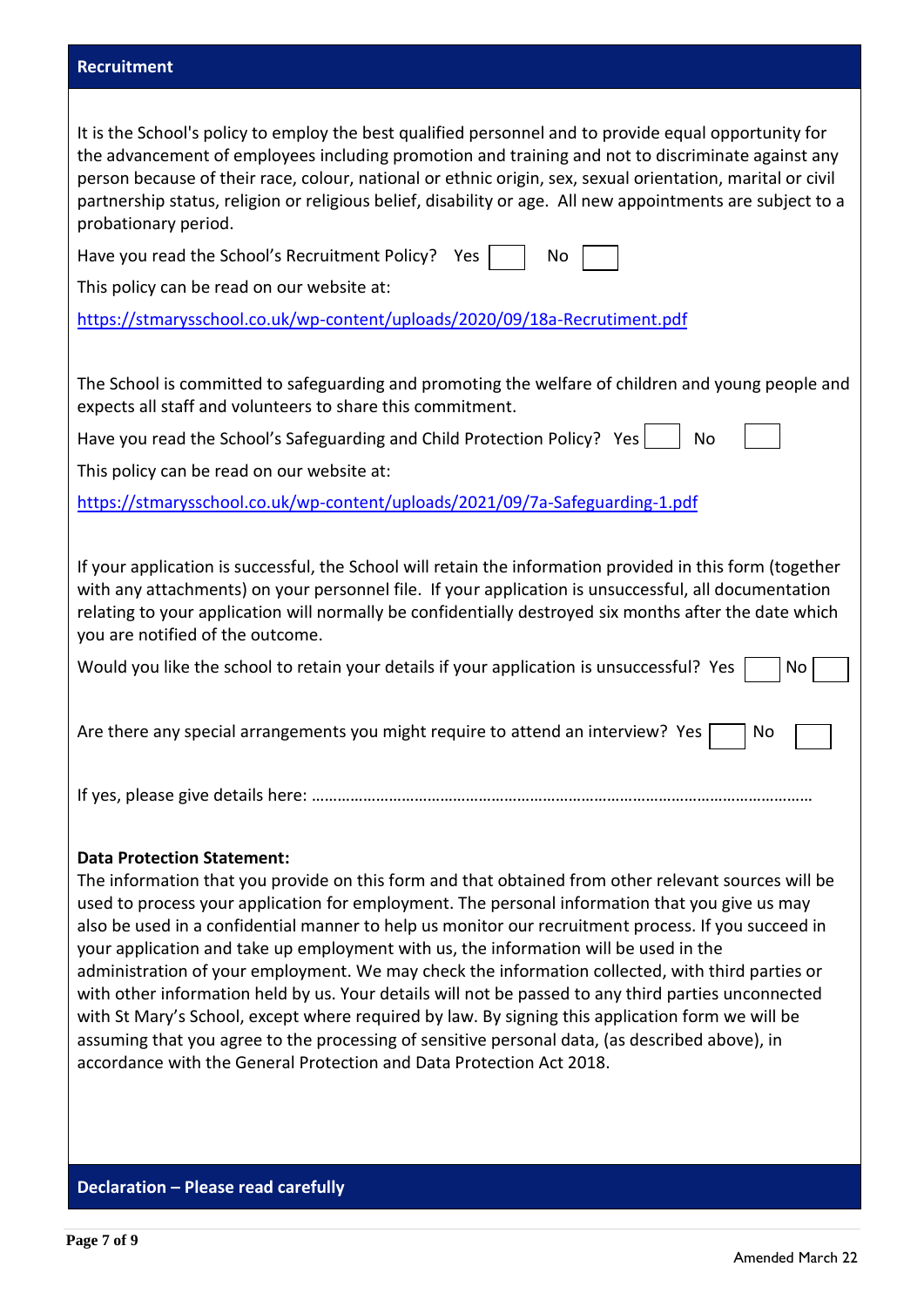| <b>Declaration:</b>  |                                                                                                                                                                                                                                                                                                                                                                                                                                                                                                                                                                      |       |  |
|----------------------|----------------------------------------------------------------------------------------------------------------------------------------------------------------------------------------------------------------------------------------------------------------------------------------------------------------------------------------------------------------------------------------------------------------------------------------------------------------------------------------------------------------------------------------------------------------------|-------|--|
|                      | I certify to the best of my knowledge and belief that the information given in this application is true and<br>accurate. I understand that if the information is false or misleading it will disqualify me from appointment or<br>after appointment could lead to a disciplinary action or dismissal. I acknowledge that where this form is<br>submitted electronically and without a signature, electronic receipt of this form by the employer will be<br>deemed equivalent to submission of a signed version and will constitute confirmation of the declaration. |       |  |
| Signed:              |                                                                                                                                                                                                                                                                                                                                                                                                                                                                                                                                                                      | Date: |  |
| <b>Printed Name:</b> |                                                                                                                                                                                                                                                                                                                                                                                                                                                                                                                                                                      |       |  |
|                      | Please either print this form and send a signed, hard copy and a letter of application to:                                                                                                                                                                                                                                                                                                                                                                                                                                                                           |       |  |
|                      | Mrs P Adams, Headmistress, St Mary's School, Packhorse Road, Gerrards Cross, Bucks SL9 8JQ                                                                                                                                                                                                                                                                                                                                                                                                                                                                           |       |  |
|                      | or return the form via email to hradmin@st-marys.bucks.sch.uk together with a letter of application.<br>If sent electronically, please note that you will be required to sign and date the application form if<br>invited to attend an interview.                                                                                                                                                                                                                                                                                                                    |       |  |
|                      |                                                                                                                                                                                                                                                                                                                                                                                                                                                                                                                                                                      |       |  |

## **Equal Opportunities Monitoring Form**